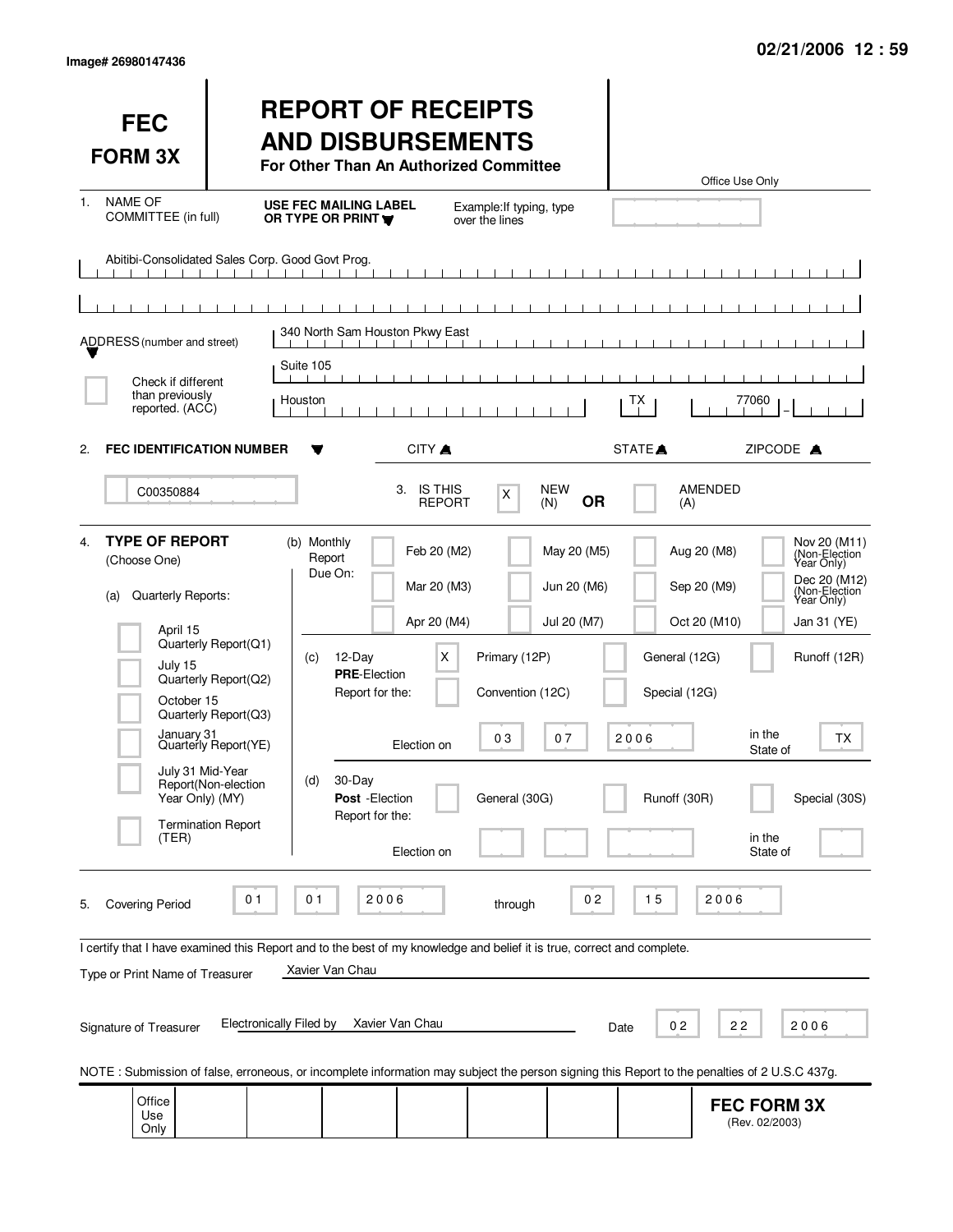| lmage# 26980147437 |  |
|--------------------|--|
|--------------------|--|

 $\overline{\phantom{0}}$ 

## **SUMMARY PAGE**

**OF RECEIPTS AND DISBURSEMENTS**

|    | FEC Form 3X (Rev. 02/2003)                                                                         | וויוםטוסטוט שוואס טור                                                 | Page 2                                                                         |
|----|----------------------------------------------------------------------------------------------------|-----------------------------------------------------------------------|--------------------------------------------------------------------------------|
|    | Write or Type Committee Name<br>Abitibi-Consolidated Sales Corp. Good Govt Prog.                   |                                                                       |                                                                                |
|    | Report Covering the Period:<br>From:                                                               | $Y$ $W$ $Y$<br>D D<br>M M<br>2006<br>0 <sub>1</sub><br>0 <sub>1</sub> | $Y$ $Y$ $Y$<br>M M<br>D<br>$^{\circ}$ D<br>15<br>2006<br>0 <sub>2</sub><br>To: |
|    |                                                                                                    | <b>COLUMN A</b><br><b>This Period</b>                                 | <b>COLUMN B</b><br><b>Calendar Year-to-Date</b>                                |
| 6. | Cash on Hand<br>(a)<br>$^{9}$ 2006 $^{9}$<br>January 1                                             |                                                                       | 42377.75                                                                       |
|    | Cash on Hand at<br>(b)<br>Begining of Reporting Period                                             | 42377.75                                                              |                                                                                |
|    | Total Receipts (from Line 19)<br>(C)                                                               | 1283.22                                                               | 1283.22                                                                        |
|    | Subtotal (add lines 6(b) and<br>(d)                                                                |                                                                       |                                                                                |
|    | 6(c) for Column A and Lines<br>$6(a)$ and $6(c)$ for Column B)                                     | 43660.97                                                              | 43660.97                                                                       |
| 7. | Total Disbursements (from Line 31)                                                                 | 5515.00                                                               | 5515.00                                                                        |
| 8. | Cash on Hand at Close of<br><b>Reporting Period</b><br>(subtract Line $7$ from Line $6(d)$ )       | 38145.97                                                              | 38145.97                                                                       |
| 9. | Debts and Obligations owed<br>ΤO<br>the committee (Itemize all on<br>Schedule C and/or Schedule D) | .00                                                                   |                                                                                |
|    | 10. Debts and Obligations owed<br>BY                                                               |                                                                       |                                                                                |
|    | the committee (Itemize all on<br>Schedule C and/or Schedule D)                                     | .00                                                                   |                                                                                |

This Committee has qualified as a multicandidate committee. (see FEC FORM 1M) X

#### **For further information contact:**

Federal Election Commission 999 E street, NW Washington, DC 20463

> Toll Free 800-424-9530 Local 202-694-1100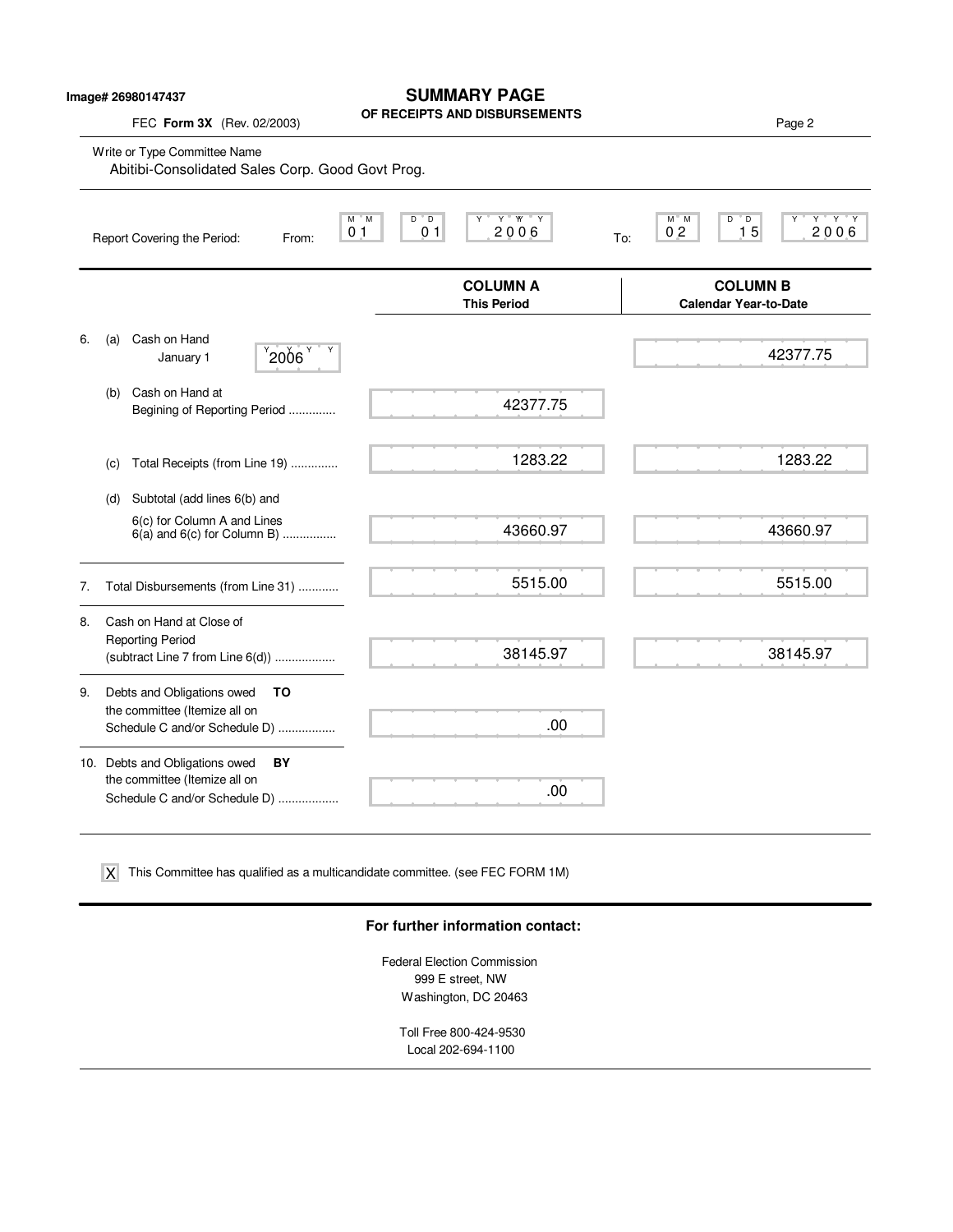| Image# 26980147438                                                                  | <b>DETAILED SUMMARY PAGE</b><br>OF RECEIPTS                               |                                                                |
|-------------------------------------------------------------------------------------|---------------------------------------------------------------------------|----------------------------------------------------------------|
| FEC Form 3X (Rev. 02/2003)                                                          |                                                                           | Page 3                                                         |
| Write or Type Committee Name<br>Abitibi-Consolidated Sales Corp. Good Govt Prog.    |                                                                           |                                                                |
| Report Covering the Period:<br>From:                                                | D<br>20000<br>М<br>M<br>D<br>Υ<br>0 <sub>1</sub><br>0 <sub>1</sub><br>To: | D<br>M M<br>D<br>Y<br>2000<br>0 <sup>2</sup><br>1 <sub>5</sub> |
| I. Receipts                                                                         | <b>COLUMN A</b><br><b>Total This Period</b>                               | <b>COLUMN B</b><br><b>Calendar Year-to-Date</b>                |
| 11. Contributions (other than loans) From:<br>Individuals/Persons Other<br>(a)      |                                                                           |                                                                |
| <b>Than Political Committees</b><br>(i) Itemized (use Schedule A)                   | 340.04                                                                    | 340.04                                                         |
|                                                                                     | 943.18                                                                    | 943.18                                                         |
| (iii) TOTAL (add<br>Lines $11(a)(i)$ and (ii)                                       | 1283.22                                                                   | 1283.22                                                        |
| Political Party Committees<br>(b)                                                   | .00                                                                       | .00                                                            |
| <b>Other Political Committees</b><br>(c)                                            | .00                                                                       | .00                                                            |
| <b>Total Contributions (add Lines</b><br>(d)<br>$11(a)(iii),(b)$ and $(c)$ ) (Carry | 1283.22                                                                   | 1283.22                                                        |
| 12. Transfers From Affiliated/Other                                                 |                                                                           |                                                                |
|                                                                                     | .00                                                                       | .00                                                            |
|                                                                                     | .00                                                                       | .00                                                            |
| 14. Loan Repayments Received<br>15. Offsets To Operating Expenditures               | .00                                                                       | .00                                                            |
| (Refunds, Rebates, etc.)<br>(Carry Totals to Line 37, page 5)                       | .00                                                                       | .00                                                            |
| 16. Refunds of Contributions Made<br>to Federal candidates and Other                | .00                                                                       | .00                                                            |
| 17. Other Federal Receipts                                                          |                                                                           |                                                                |
|                                                                                     | .00                                                                       | .00                                                            |
| 18. Transfers from Non-Federal and Levin Funds                                      |                                                                           |                                                                |
| (a) Non-Federal Account<br>(from Schedule H3)                                       | .00                                                                       | .00                                                            |
| (b) Levin Funds (from Schedule H5)                                                  | .00                                                                       | .00                                                            |
| (c) Total Transfer (add 18(a) and 18(b)).                                           | .00                                                                       | .00                                                            |
| 19. Total Receipts (add Lines 11(d),<br>12, 13, 14, 15, 16, 17, and 18(c))          | 1283.22                                                                   | 1283.22                                                        |
| 20. Total Federal Receipts<br>(subtract Line 18(c) from Line 19)                    | 1283.22                                                                   | 1283.22                                                        |
|                                                                                     |                                                                           |                                                                |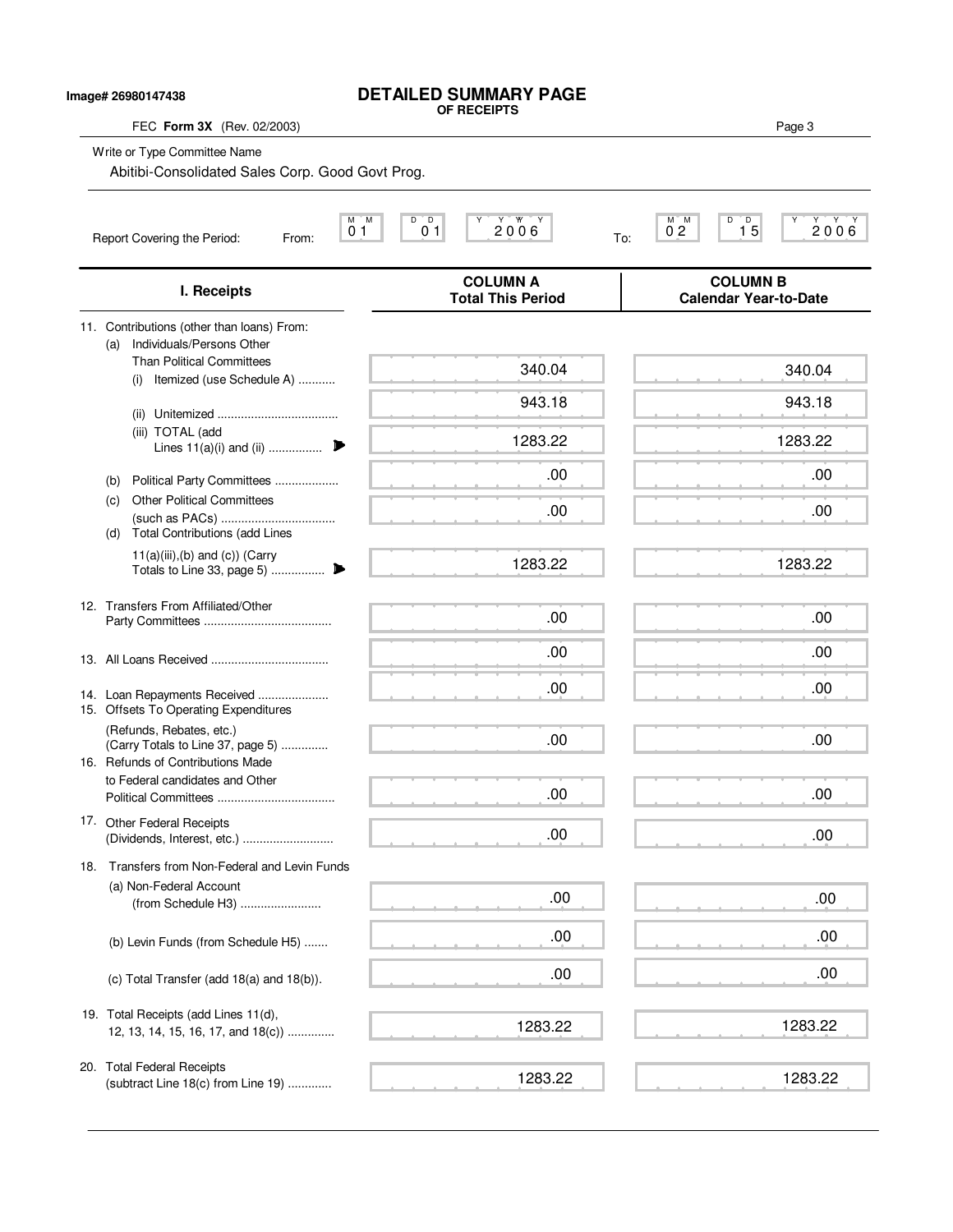**Image# 26980147439**

# **DETAILED SUMMARY PAGE**<br>of Disbursements

| FEC Form 3X (Rev. 02/2003) |                                                                      | of Disbursements                            | Page 4                                          |  |  |  |
|----------------------------|----------------------------------------------------------------------|---------------------------------------------|-------------------------------------------------|--|--|--|
| <b>II. DISBURSEMENTS</b>   |                                                                      | <b>COLUMN A</b><br><b>Total This Period</b> | <b>COLUMN B</b><br><b>Calendar Year-to-Date</b> |  |  |  |
|                            | 21. Operating Expenditures:<br>(a) Shared Federal/Non-Federal        |                                             |                                                 |  |  |  |
|                            | Activity (from Schedule H4)                                          | .00                                         | .00                                             |  |  |  |
|                            | Federal Share<br>(i)                                                 |                                             |                                                 |  |  |  |
|                            | Non-Federal Share<br>(ii)                                            | .00                                         | .00                                             |  |  |  |
|                            | (b) Other Federal Operating                                          | 15.00                                       | 15.00                                           |  |  |  |
|                            | (c) Total Operating Expenditures                                     |                                             |                                                 |  |  |  |
|                            | (add 21(a)(i), (a)(ii) and (b))                                      | 15.00                                       | 15.00                                           |  |  |  |
|                            | 22. Transfers to Affiliated/Other Party                              |                                             |                                                 |  |  |  |
|                            | 23. Contributions to                                                 | .00                                         | .00                                             |  |  |  |
|                            | Federal Candidates/Committees<br>and Other Political Committees      | 5500.00                                     | 5500.00                                         |  |  |  |
|                            | 24. Independent Expenditure                                          | .00                                         | .00                                             |  |  |  |
|                            | 25. Coordinated Expenditures Made by Party                           |                                             |                                                 |  |  |  |
|                            | Committees (2 U.S.C. 441a(d))                                        | .00                                         | .00                                             |  |  |  |
|                            |                                                                      | .00                                         | .00                                             |  |  |  |
|                            | 26. Loan Repayments Made                                             |                                             |                                                 |  |  |  |
|                            |                                                                      | .00                                         | .00                                             |  |  |  |
|                            | 28. Refunds of Contributions To:<br>Individuals/Persons Other<br>(a) |                                             |                                                 |  |  |  |
|                            | Than Political Committees                                            | .00                                         | .00                                             |  |  |  |
|                            | <b>Political Party Committees</b><br>(b)                             | .00                                         | .00                                             |  |  |  |
|                            | <b>Other Political Committees</b><br>(c)                             | .00                                         | .00                                             |  |  |  |
|                            | <b>Total Contribution Refunds</b><br>(d)                             |                                             |                                                 |  |  |  |
|                            | (add Lines 28(a), (b), and (c))                                      | .00                                         | .00                                             |  |  |  |
|                            |                                                                      | .00                                         | .00                                             |  |  |  |
| 29.                        |                                                                      |                                             |                                                 |  |  |  |
|                            | 30. Federal Election Activity (2 U.S.C 431(20))                      |                                             |                                                 |  |  |  |
|                            | (a) Shared Federal Election Activity<br>(from Schedule H6)           |                                             |                                                 |  |  |  |
|                            | (i) Federal Share                                                    | .00                                         | .00                                             |  |  |  |
|                            |                                                                      |                                             | .00                                             |  |  |  |
|                            | (ii) "Levin" Share                                                   | .00                                         |                                                 |  |  |  |
|                            | (b) Federal Election Activity Paid Entirely<br>With Federal Funds    | .00                                         | .00                                             |  |  |  |
|                            | (c) Total Federal Election Activity (add                             |                                             |                                                 |  |  |  |
|                            | Lines $30(a)(i)$ , $30(a)(ii)$ and $30(b)$ )                         | .00                                         | .00                                             |  |  |  |
|                            |                                                                      |                                             |                                                 |  |  |  |
|                            | 31. Total Disbursements (add Lines 21(c), 22,                        |                                             |                                                 |  |  |  |
|                            | 23, 24, 25, 26, 27, 28(d), 29 and 30(c))                             | 5515.00                                     | 5515.00                                         |  |  |  |
| 32.                        | <b>Total Federal Disbursements</b>                                   |                                             |                                                 |  |  |  |
|                            | (subtract Line 21(a)(ii) from Line 30(a)(ii)                         |                                             |                                                 |  |  |  |
|                            | from Line 31)                                                        | 5515.00                                     | 5515.00                                         |  |  |  |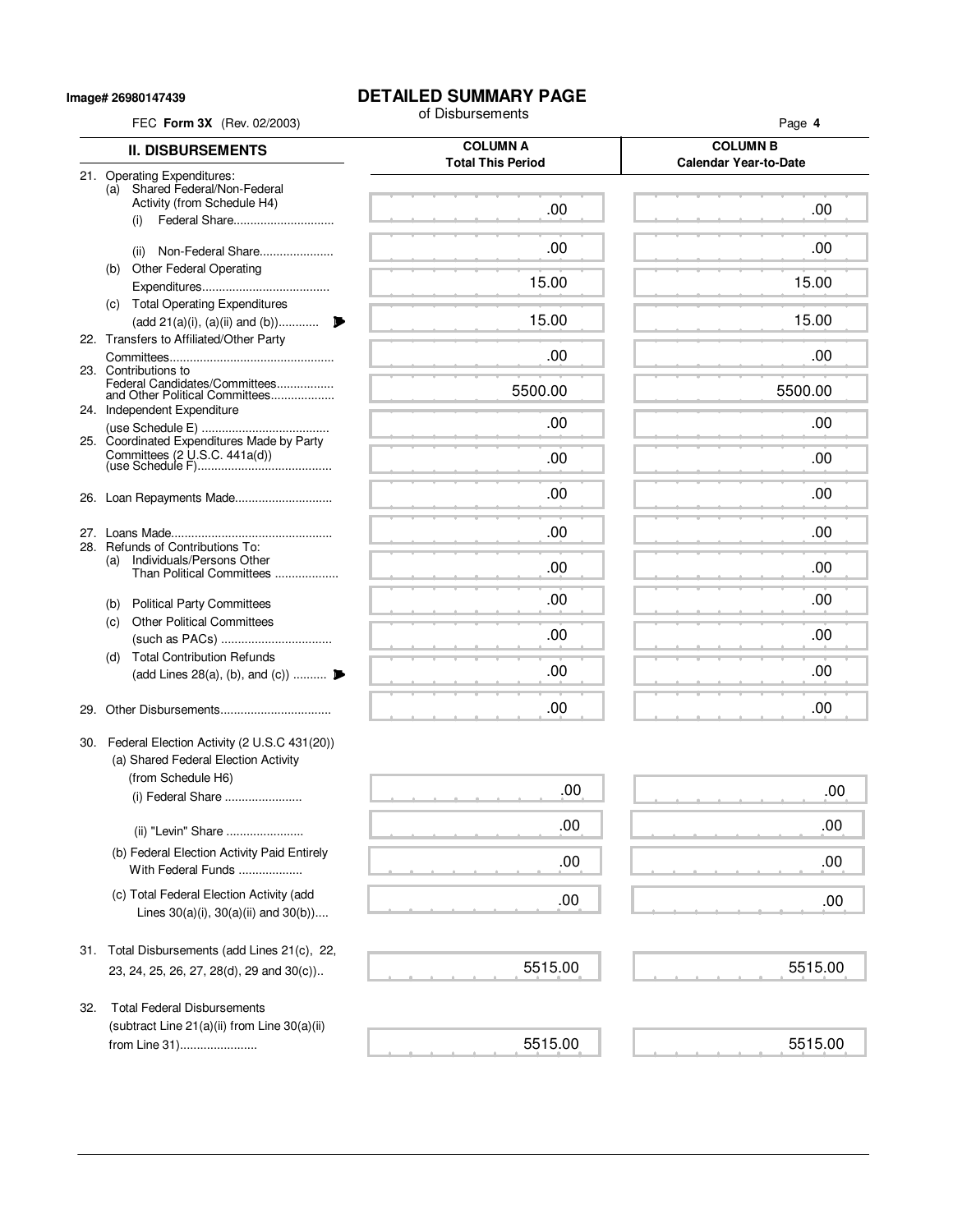#### **Image# 26980147440**

### **DETAILED SUMMARY PAGE**

|     | FEC Form 3X (Rev. 02/2003)                                                             | of Disbursements                            | Page 5                                          |
|-----|----------------------------------------------------------------------------------------|---------------------------------------------|-------------------------------------------------|
|     | III. Net Contributions/Operating<br><b>Expenditures</b>                                | <b>COLUMN A</b><br><b>Total This Period</b> | <b>COLUMN B</b><br><b>Calendar Year-to-Date</b> |
| 33. | Total Contributions (other than loans)<br>from Line 11(d), page 3)                     | 1283.22                                     | 1283.22                                         |
| 34. | <b>Total Contribution Refunds</b>                                                      | .00                                         | .00                                             |
| 35. | Net Contributions (other than loans)<br>(subtract Line 34 from Line 33)                | 1283.22                                     | 1283.22                                         |
| 36. | <b>Total Federal Operating Expenditures</b><br>(add Line $21(a)(i)$ and Line $21(b)$ ) | 15.00                                       | 15.00                                           |
| 37. | Offsets to Operating Expenditures                                                      | .00                                         | .00                                             |
| 38. | Net Operating Expenditures<br>(subtract Line 37 from Line 36)                          | 15.00                                       | 15.00                                           |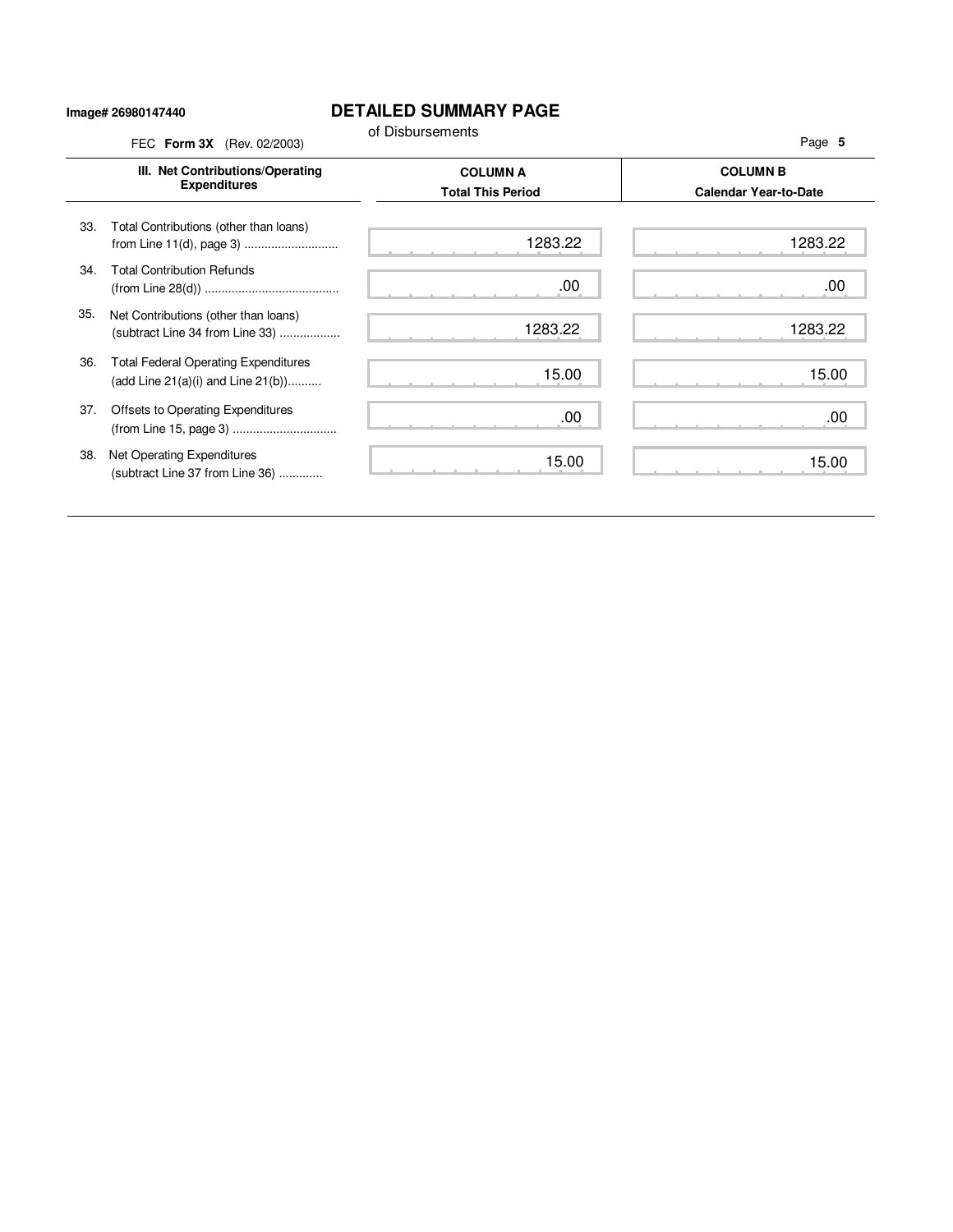Other (specify)  $\blacktriangledown$ 

| <b>SCHEDULE A (FEC Form 3X)</b><br><b>ITEMIZED RECEIPTS</b>                                                                                                                                                                                                                             | Use separate schedule(s)<br>or each category of the<br><b>Detailed Summary Page</b> | PAGE $6/9$<br>FOR LINE NUMBER:<br>(check only one)<br>X<br>11 <sub>b</sub><br>12<br>11a<br>11c<br>15<br>13<br>16<br>17<br>14 |
|-----------------------------------------------------------------------------------------------------------------------------------------------------------------------------------------------------------------------------------------------------------------------------------------|-------------------------------------------------------------------------------------|------------------------------------------------------------------------------------------------------------------------------|
| Any information copied from such Reports and Statements may not be sold or used by any person for the purpose of soliciting contributions<br>or for commercial purposes, other than using the name and address of any political committee to solicit contributions from such committee. |                                                                                     |                                                                                                                              |
| NAME OF COMMITTEE (In Full)<br>Abitibi-Consolidated Sales Corp. Good Govt Prog.                                                                                                                                                                                                         |                                                                                     |                                                                                                                              |
| Full Name (Last, First, Middle Initial)<br>А.<br>John Weaver                                                                                                                                                                                                                            |                                                                                     | Date of Receipt                                                                                                              |
| Mailing Address 3282 AV Cedar                                                                                                                                                                                                                                                           |                                                                                     | Y V Y Y V Y<br>$M$ $M$<br>$D$ $D$<br>31<br>2006<br>0 <sub>1</sub>                                                            |
| City                                                                                                                                                                                                                                                                                    | <b>State</b><br>Zip Code                                                            | <b>Transaction ID: A2006-200680</b>                                                                                          |
| Montreal                                                                                                                                                                                                                                                                                | ΖZ<br>99999                                                                         | Amount of Each Receipt this Period                                                                                           |
| FEC ID number of contributing<br>federal political committee.                                                                                                                                                                                                                           | С                                                                                   | 340.04                                                                                                                       |
| Name of Employer<br>Abitibi-Consolidated Sales<br>Corp.                                                                                                                                                                                                                                 | Occupation<br><b>EXECUTIVE</b>                                                      |                                                                                                                              |
| Receipt For:<br>Primary<br>General                                                                                                                                                                                                                                                      | Aggregate Year-to-Date $\blacktriangledown$                                         |                                                                                                                              |

340.04

|  | 340.04 |
|--|--------|
|  | 340.04 |

**FECSchedule A ( Form 3X)** Rev. 02/2003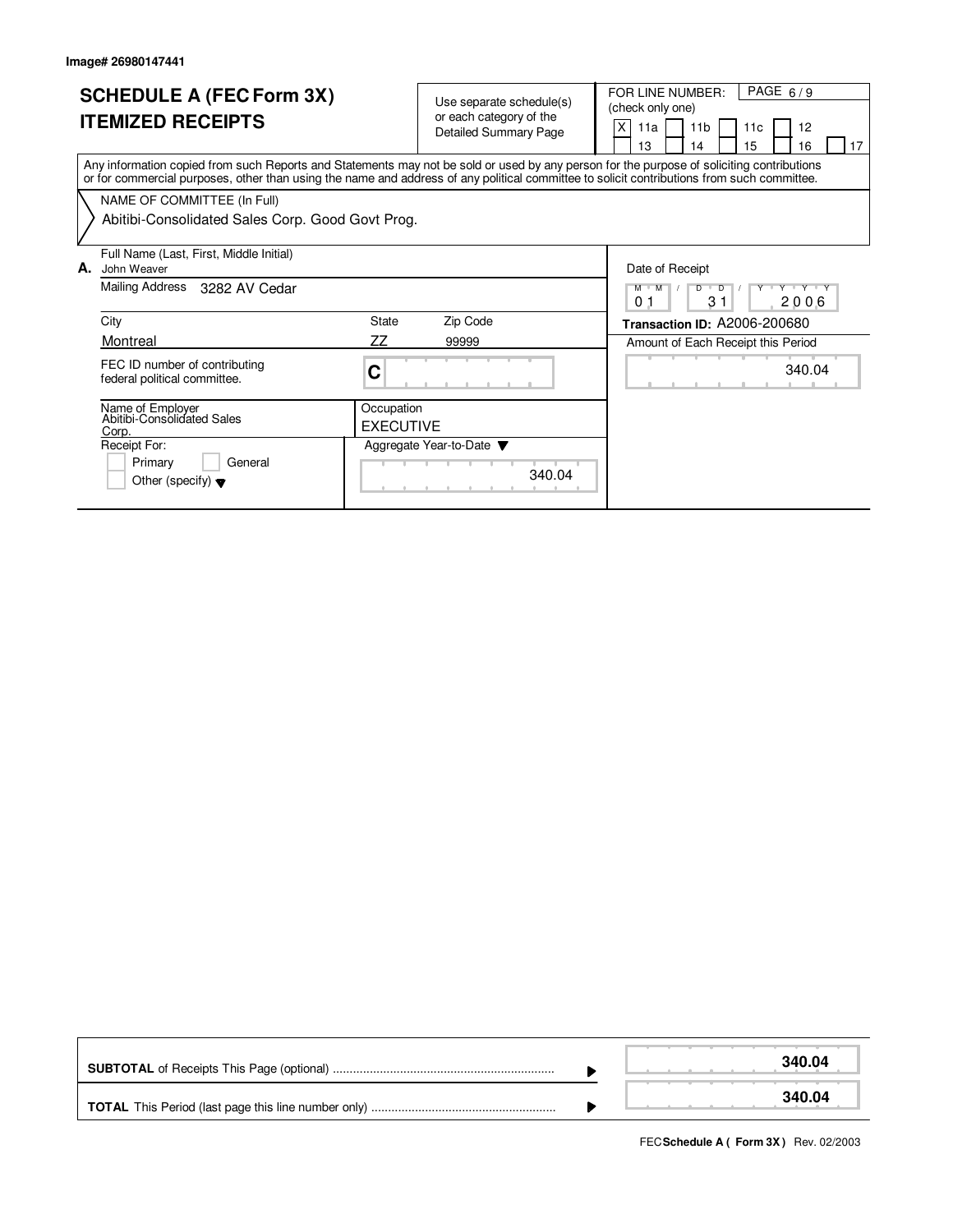|    | <b>SCHEDULE B (FEC Form 3X)</b>                                                                                                                                                                                                                                                        | Use seperate schedule(s)                                               |     | PAGE 7/9<br>FOR LINE NUMBER:              |                    |   |                                   |                                         |  |                |           |
|----|----------------------------------------------------------------------------------------------------------------------------------------------------------------------------------------------------------------------------------------------------------------------------------------|------------------------------------------------------------------------|-----|-------------------------------------------|--------------------|---|-----------------------------------|-----------------------------------------|--|----------------|-----------|
|    | <b>ITEMIZED DISBURSEMENTS</b>                                                                                                                                                                                                                                                          | for each category of the<br><b>Detailed Summary Page</b>               |     | (check only one)<br>21 <sub>b</sub><br>27 | 22<br>28a          | X | 23<br>28 <sub>b</sub>             | 24<br>28c                               |  | 25<br>29       | 26<br>30b |
|    | Any Information copied from such Reports and Statements may not be sold or used by any person for the purpose of solicating contributions<br>or for commercial purposes, other than using the name and address of any political committee to solicit contributions from such committee |                                                                        |     |                                           |                    |   |                                   |                                         |  |                |           |
|    | NAME OF COMMITTEE (In Full)                                                                                                                                                                                                                                                            |                                                                        |     |                                           |                    |   |                                   |                                         |  |                |           |
|    | Abitibi-Consolidated Sales Corp. Good Govt Prog.                                                                                                                                                                                                                                       |                                                                        |     |                                           |                    |   |                                   |                                         |  |                |           |
|    | Full Name (Last, First, Middle Initial)                                                                                                                                                                                                                                                |                                                                        |     |                                           |                    |   |                                   | <b>Transaction ID: B129011</b>          |  |                |           |
|    | Kay Bailey Hutchison for Senate Cmte                                                                                                                                                                                                                                                   |                                                                        |     |                                           |                    |   | Date of Disbursement              |                                         |  |                |           |
|    | <b>Mailing Address</b><br>P.O. Box 9190                                                                                                                                                                                                                                                |                                                                        |     |                                           | M<br>01            | M | D                                 | $0\overset{D}{9}$<br>Υ                  |  | 2006           |           |
|    | City<br><b>Dallas</b>                                                                                                                                                                                                                                                                  | Zip Code<br><b>State</b><br>75209<br>ТX                                |     |                                           |                    |   |                                   | Amount of Each Disbursement this Period |  |                |           |
|    | Purpose of Disbursement<br>P-2006 U.S. Senate TX                                                                                                                                                                                                                                       |                                                                        |     | 011                                       |                    |   |                                   |                                         |  | 1000.00        |           |
|    | Candidate Name<br>Kay Bailey Hutchison                                                                                                                                                                                                                                                 |                                                                        |     | Category/<br>Type                         |                    |   |                                   |                                         |  |                |           |
|    | Office Sought:<br>Disbursement For:<br>House<br>Senate<br>X<br>President                                                                                                                                                                                                               | 2006<br>$X$ Primary<br>General<br>Other (specify) $\blacktriangledown$ |     |                                           |                    |   |                                   |                                         |  |                |           |
|    | State: TX<br>District:                                                                                                                                                                                                                                                                 |                                                                        |     |                                           |                    |   |                                   |                                         |  |                |           |
| В. | Full Name (Last, First, Middle Initial)<br>American Forest & Paper Association PAC                                                                                                                                                                                                     |                                                                        |     |                                           |                    |   | Date of Disbursement              | Transaction ID: B129010                 |  |                |           |
|    | <b>Mailing Address</b><br>1111 19th St. NW Suite 8th Floor                                                                                                                                                                                                                             |                                                                        |     |                                           | M<br>01            | M | D                                 | D<br>09                                 |  | $2006^{\circ}$ |           |
|    | City<br>Washington                                                                                                                                                                                                                                                                     | Zip Code<br>State<br>DC<br>20036                                       |     |                                           |                    |   |                                   | Amount of Each Disbursement this Period |  |                |           |
|    | Purpose of Disbursement<br>O-2006 Fed Multi-cand, PAC US                                                                                                                                                                                                                               |                                                                        | 011 |                                           |                    |   |                                   |                                         |  | 1500.00        |           |
|    | <b>Candidate Name</b>                                                                                                                                                                                                                                                                  |                                                                        |     | Category/<br>Type                         |                    |   |                                   |                                         |  |                |           |
|    | Office Sought:<br>Disbursement For:<br>House<br>Senate<br>President                                                                                                                                                                                                                    | 2006<br>Primary<br>General<br>$X$ Other (specify) $\nabla$             |     |                                           |                    |   |                                   |                                         |  |                |           |
|    | Not Applicable<br>State: DC<br>District:                                                                                                                                                                                                                                               |                                                                        |     |                                           |                    |   |                                   |                                         |  |                |           |
| C. | Full Name (Last, First, Middle Initial)<br>Friends of John Barrow                                                                                                                                                                                                                      |                                                                        |     |                                           |                    |   | Date of Disbursement              | <b>Transaction ID: B134064</b>          |  |                |           |
|    | <b>Mailing Address</b><br>PO Box 48178                                                                                                                                                                                                                                                 |                                                                        |     |                                           | $\overline{0}^M$ 2 | M | $\overline{P}_{0}$ $\overline{P}$ |                                         |  | 2006           |           |
|    | City<br>Atlanta                                                                                                                                                                                                                                                                        | State<br>Zip Code<br>GA<br>30606                                       |     |                                           |                    |   |                                   | Amount of Each Disbursement this Period |  |                |           |
|    | Purpose of Disbursement<br>P-2006 U.S. House 12 GA                                                                                                                                                                                                                                     |                                                                        |     | 011                                       |                    |   |                                   |                                         |  | 1000.00        |           |
|    | <b>Candidate Name</b><br>John Barrow                                                                                                                                                                                                                                                   |                                                                        |     | Category/<br>Type                         |                    |   |                                   |                                         |  |                |           |
|    | Disbursement For:<br>Office Sought:<br>$x$ House<br>Senate<br>President                                                                                                                                                                                                                | 2006<br>$X$ Primary<br>General<br>Other (specify) $\blacktriangledown$ |     |                                           |                    |   |                                   |                                         |  |                |           |
|    | State: GA<br>District: 12                                                                                                                                                                                                                                                              |                                                                        |     |                                           |                    |   |                                   |                                         |  |                |           |
|    |                                                                                                                                                                                                                                                                                        |                                                                        |     | ▶                                         |                    |   |                                   |                                         |  | 3500.00        |           |
|    |                                                                                                                                                                                                                                                                                        |                                                                        |     |                                           |                    |   |                                   |                                         |  |                |           |

**FEC Schedule B (Form 3X)** Rev. 02/2003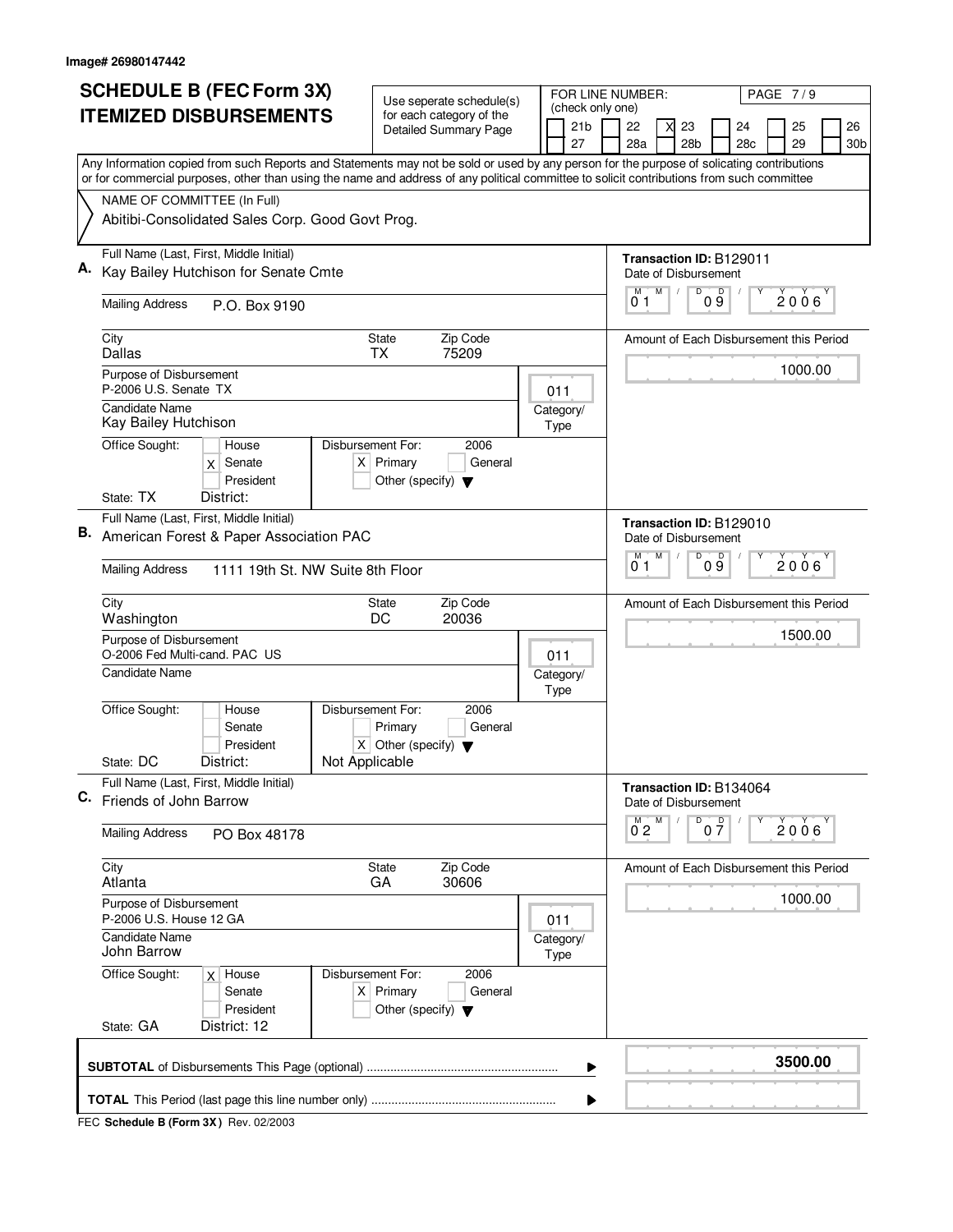| <b>SCHEDULE B (FEC Form 3X)</b> |                                                                                                                                                                                                                                                                                        |                                         |                       |                                                                                                  |
|---------------------------------|----------------------------------------------------------------------------------------------------------------------------------------------------------------------------------------------------------------------------------------------------------------------------------------|-----------------------------------------|-----------------------|--------------------------------------------------------------------------------------------------|
|                                 |                                                                                                                                                                                                                                                                                        | Use seperate schedule(s)                | (check only one)      | PAGE 8/9<br>FOR LINE NUMBER:                                                                     |
|                                 | <b>ITEMIZED DISBURSEMENTS</b>                                                                                                                                                                                                                                                          | for each category of the                |                       |                                                                                                  |
|                                 |                                                                                                                                                                                                                                                                                        | <b>Detailed Summary Page</b>            | 21 <sub>b</sub><br>27 | 23<br>26<br>22<br>24<br>25<br>28 <sub>b</sub><br>29<br>28a<br>28 <sub>c</sub><br>30 <sub>b</sub> |
|                                 |                                                                                                                                                                                                                                                                                        |                                         |                       |                                                                                                  |
|                                 | Any Information copied from such Reports and Statements may not be sold or used by any person for the purpose of solicating contributions<br>or for commercial purposes, other than using the name and address of any political committee to solicit contributions from such committee |                                         |                       |                                                                                                  |
|                                 |                                                                                                                                                                                                                                                                                        |                                         |                       |                                                                                                  |
|                                 | NAME OF COMMITTEE (In Full)                                                                                                                                                                                                                                                            |                                         |                       |                                                                                                  |
|                                 | Abitibi-Consolidated Sales Corp. Good Govt Prog.                                                                                                                                                                                                                                       |                                         |                       |                                                                                                  |
|                                 |                                                                                                                                                                                                                                                                                        |                                         |                       |                                                                                                  |
|                                 | Full Name (Last, First, Middle Initial)                                                                                                                                                                                                                                                |                                         |                       | Transaction ID: B134065                                                                          |
| Α.                              | Dutch Ruppersberger for Congress                                                                                                                                                                                                                                                       |                                         |                       | Date of Disbursement                                                                             |
|                                 | <b>Mailing Address</b>                                                                                                                                                                                                                                                                 |                                         |                       | D<br>$0\frac{D}{7}$<br>M<br>M<br>2006<br>02                                                      |
|                                 | 22 West Padonia Road Suite C-141                                                                                                                                                                                                                                                       |                                         |                       |                                                                                                  |
|                                 | City                                                                                                                                                                                                                                                                                   | Zip Code<br><b>State</b>                |                       | Amount of Each Disbursement this Period                                                          |
|                                 | Timonium                                                                                                                                                                                                                                                                               | 21093<br><b>MD</b>                      |                       |                                                                                                  |
|                                 | Purpose of Disbursement                                                                                                                                                                                                                                                                |                                         |                       | 1000.00                                                                                          |
|                                 | P-2006 U.S. House 02 MD                                                                                                                                                                                                                                                                |                                         | 011                   |                                                                                                  |
|                                 | <b>Candidate Name</b>                                                                                                                                                                                                                                                                  |                                         | Category/             |                                                                                                  |
|                                 | Dutch Ruppersberger                                                                                                                                                                                                                                                                    |                                         | Type                  |                                                                                                  |
|                                 | Office Sought:<br>$x$ House                                                                                                                                                                                                                                                            | Disbursement For:<br>2006               |                       |                                                                                                  |
|                                 | Senate                                                                                                                                                                                                                                                                                 | $X$ Primary<br>General                  |                       |                                                                                                  |
|                                 | President                                                                                                                                                                                                                                                                              | Other (specify) $\blacktriangledown$    |                       |                                                                                                  |
|                                 | District: 02<br>State: MD                                                                                                                                                                                                                                                              |                                         |                       |                                                                                                  |
|                                 | Full Name (Last, First, Middle Initial)                                                                                                                                                                                                                                                |                                         |                       | Transaction ID: B134291                                                                          |
| В.                              | Moore for Congress                                                                                                                                                                                                                                                                     |                                         |                       | Date of Disbursement                                                                             |
|                                 |                                                                                                                                                                                                                                                                                        |                                         |                       | D<br>$\overline{5}$<br>M<br>M<br>2006                                                            |
|                                 | <b>Mailing Address</b><br>P.O. Box 75214                                                                                                                                                                                                                                               |                                         |                       | 0 <sub>2</sub><br>1                                                                              |
|                                 |                                                                                                                                                                                                                                                                                        |                                         |                       |                                                                                                  |
|                                 | City<br>Washington                                                                                                                                                                                                                                                                     | Zip Code<br><b>State</b><br>20013<br>DC |                       | Amount of Each Disbursement this Period                                                          |
|                                 | Purpose of Disbursement                                                                                                                                                                                                                                                                |                                         |                       | 1000.00                                                                                          |
|                                 | P-2006 U.S. House 03 KS                                                                                                                                                                                                                                                                |                                         | 011                   |                                                                                                  |
|                                 | <b>Candidate Name</b>                                                                                                                                                                                                                                                                  |                                         | Category/             |                                                                                                  |
|                                 | Dennis Moore                                                                                                                                                                                                                                                                           |                                         | Type                  |                                                                                                  |
|                                 | Office Sought:<br>$x$ House                                                                                                                                                                                                                                                            | Disbursement For:<br>2006               |                       |                                                                                                  |
|                                 | Senate                                                                                                                                                                                                                                                                                 | $X$ Primary<br>General                  |                       |                                                                                                  |
|                                 | President                                                                                                                                                                                                                                                                              | Other (specify) $\blacktriangledown$    |                       |                                                                                                  |
|                                 | District: 03<br>State: KS                                                                                                                                                                                                                                                              |                                         |                       |                                                                                                  |

|                                                | 2000.00 |
|------------------------------------------------|---------|
| $T = 0$ at the $T = 0$ and $T = 0$ and $T = 0$ | 5500.00 |

**FEC Schedule B (Form 3X)** Rev. 02/2003